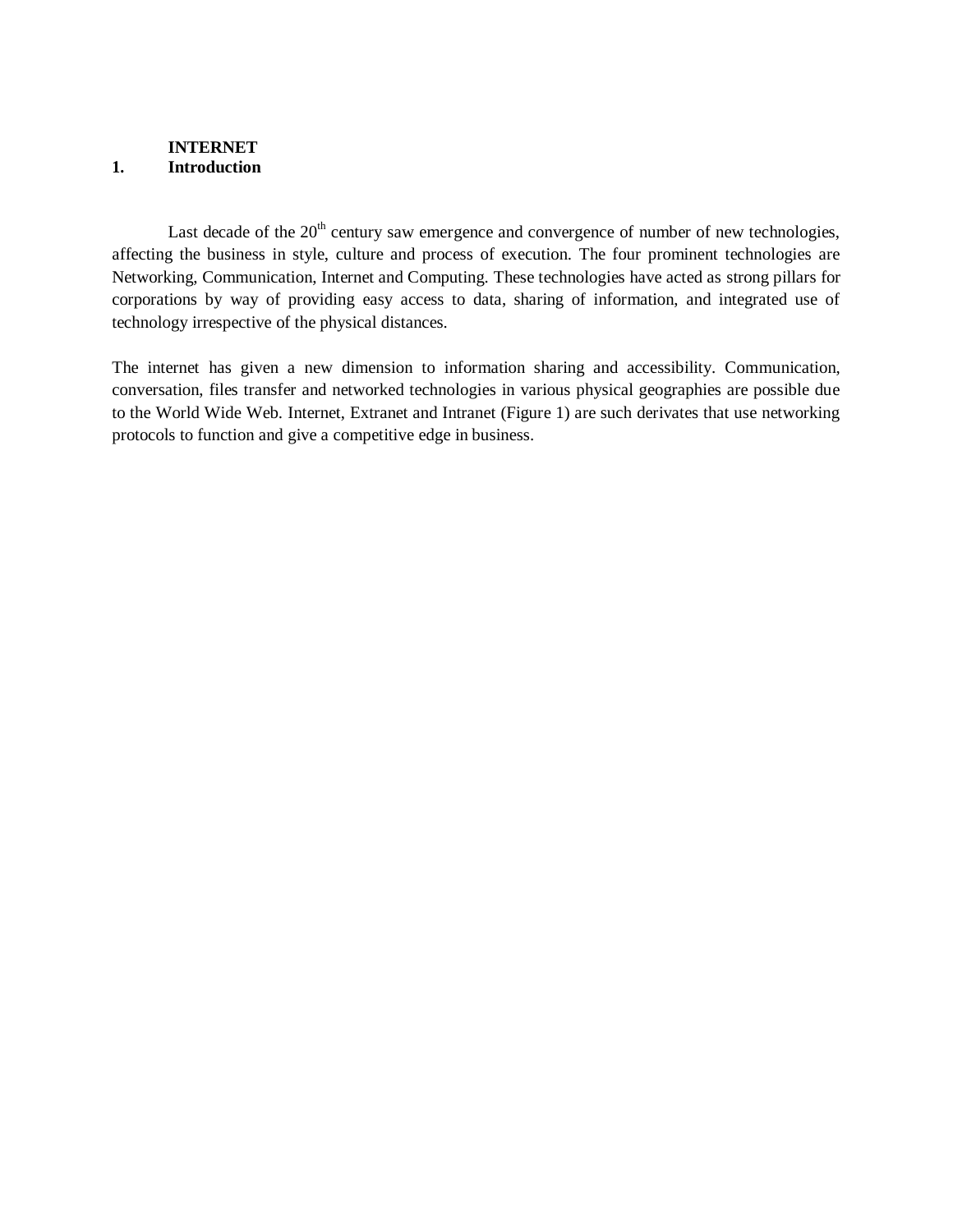

**Figure 1:** E-Business Infrastructure **Source:** Waman Jawadekar, "MIS, A Global Digital Enterprise Perspective".

#### **Internet**

The internet is the world's largest computer network. It is a worldwide network of computers that use common communication standards and interfaces to provide the physical backbone for a number of interesting applications. Department of Defense, United States of America holds credit for the creation of the Advanced Research Projects Agency Network (ARPANET). Established in the periphery of the National Aeronautics and Space Administration it was thought to be restricted for academic and research purposes only. Exhibit 1 highlights the statement by Joshua Lederberg, an American molecular biologist regarding the use of internet for research purposes only in the early years of internet inception. But today, the internet is a public, cooperative and self-sustaining facility accessible to hundreds of millions of people worldwide.



**Exhibit 1:** Advent of the Internet **Image Source:** [http://azquotes.com](http://azquotes.com/)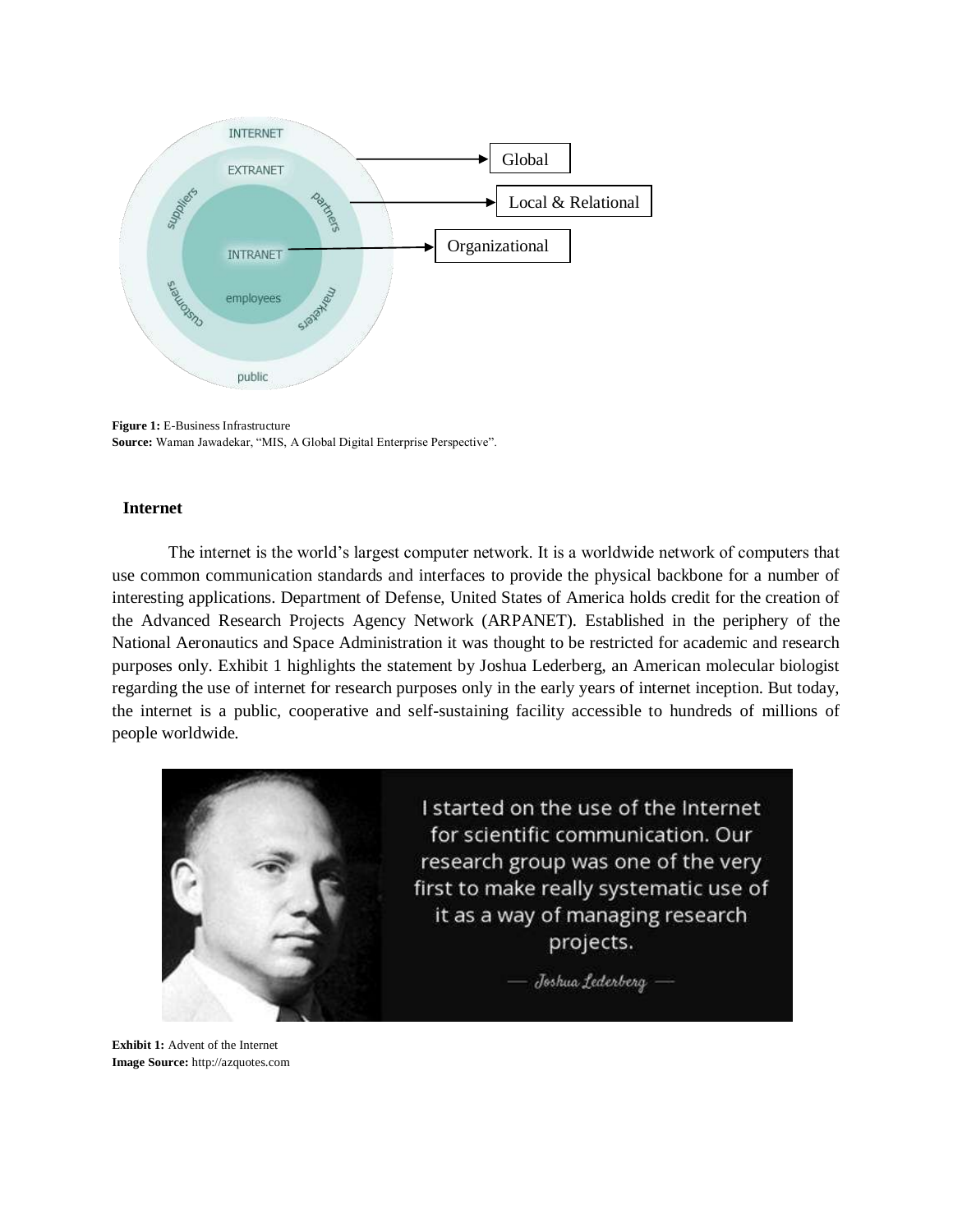### **Features of the Internet:**

- 1. Internet today has made it possible for the corporations to exchange data, news and opinions on web servers. It is estimated that roughly more than 100 countries are connected through internet.
- 2. The internet uses a portion of the total resources of the currently existing public telecommunication networks. What distinguishes the internet is its use of a set of protocols called Transmission Control Protocol (TCP) Internet Protocol (IP). Two recent adaptations of internet technology, the intranet and the extranet, also make use of the TCP/IP protocol.
- 3. The internet is decentralized by design unlike other online services which are centrally controlled.
- 4. Each internet computer or host is independent.
- 5. Internet was commercially used once the understanding of the HTML (Hyper Text Markup Language) commenced in 1990's where multiple file types such as audio, video, text, images could be hyperlinked to other documents.
- 6. Various files and documents can be located by a user on World Wide Web by simply clicking a mouse on a given link or locating them using a search engine.
- 7. Variety of hardware and software is used to make the internet functional as demonstrated in Exhibit 2 and listed below:



**Exhibit 2:** Installing an Internet Connection **Image Source:** https://support.zen.co.uk

- ◆ *Modem* It is hardware equipment that enables data transmission over a telephone line. In this case a modem performs the function of modulation – demodulation. The information stored is in a digital format whereas the information when transmitted is analog.
- *Computer*  An electronic device which receives information and processes a set of instructions to produce an output.
- $\div$  *Web TV It is a terminal to be attached to the users TV which enables to display and* navigate internet through a keyboard.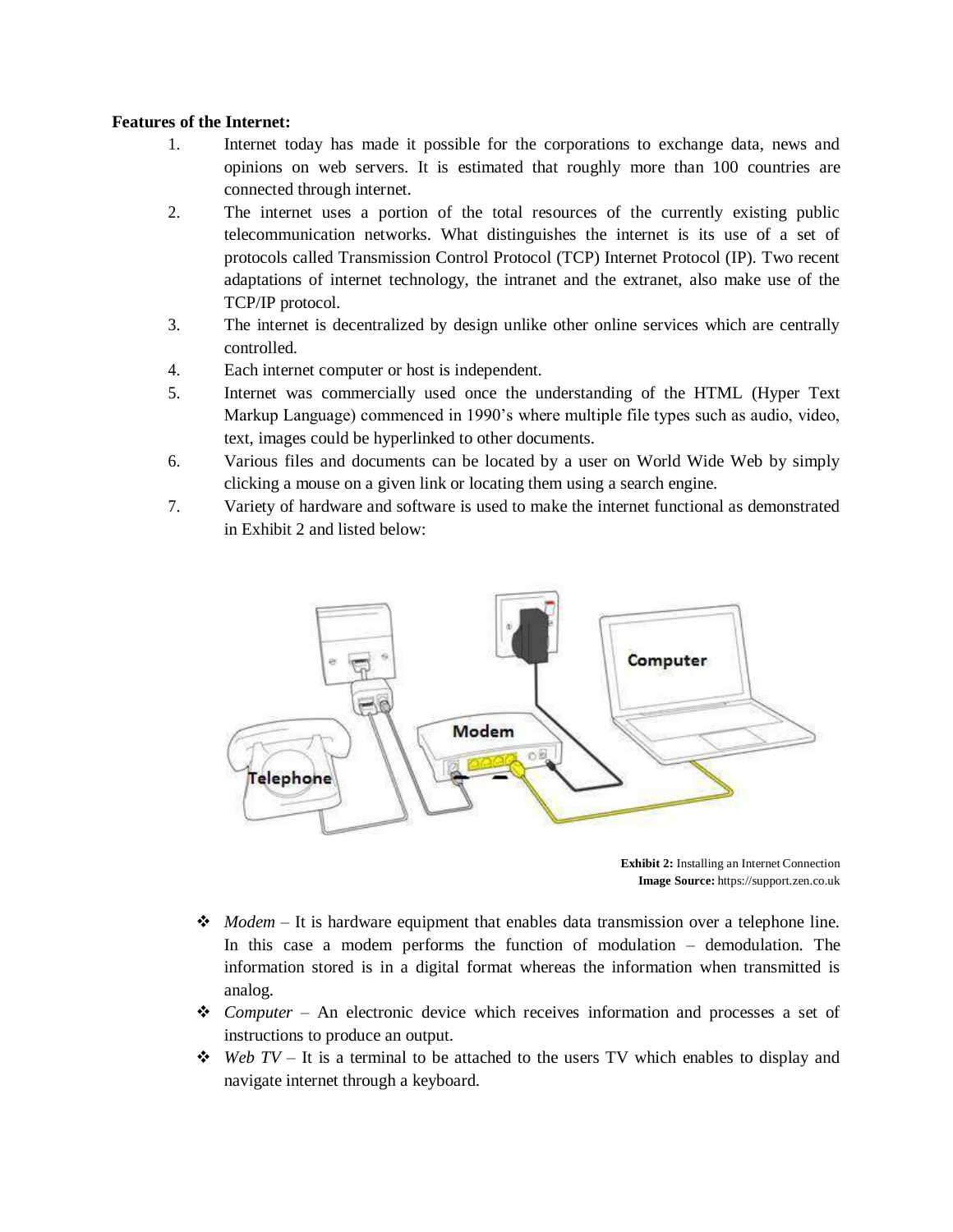*Software* - Two types of software are needed to enable the Personal Computer (PC) as an Internet PC. Communication software to establish TCP/IP connection to the server and Client software for each activity such as browsing e-mails, news etc (Exhibit 3).



**Exhibit 3:** Browser Software – Mozilla Firefox, Google Chrome, Safari, Internet Explorer are the most popular available in the market.

**Image Source:** https://bd23.https.cdn.softlayer.net/80BD23/142.4.51.106/blog/wp-content/uploads/2006/08/browsersmain.png

### **Applications of the Internet –**

Internet is a powerful tool and its major applications are:

- $\triangleleft$  Help searching the web addresses for access through search engines.
- Downloading programs and files which can be saved or stored on ones local personal computer for use.
- *Email*  One can send and receive emails from an address book which is a built in feature to store addresses that are used frequently.
- *Mailing list*  It allows to join a mailing list to receive and send messages to interested members of the groups.
- *Voice & video conferencing*  Voice & video conferencing allows one to conduct meetings through a remote location without being physically present. Exhibit 4 depicts the image of an ongoing voice and video conference.



**Exhibit 4:** Voice & Video Conferencing **Image Source:** [http://www.fishervideoconferencing.com](http://www.fishervideoconferencing.com/)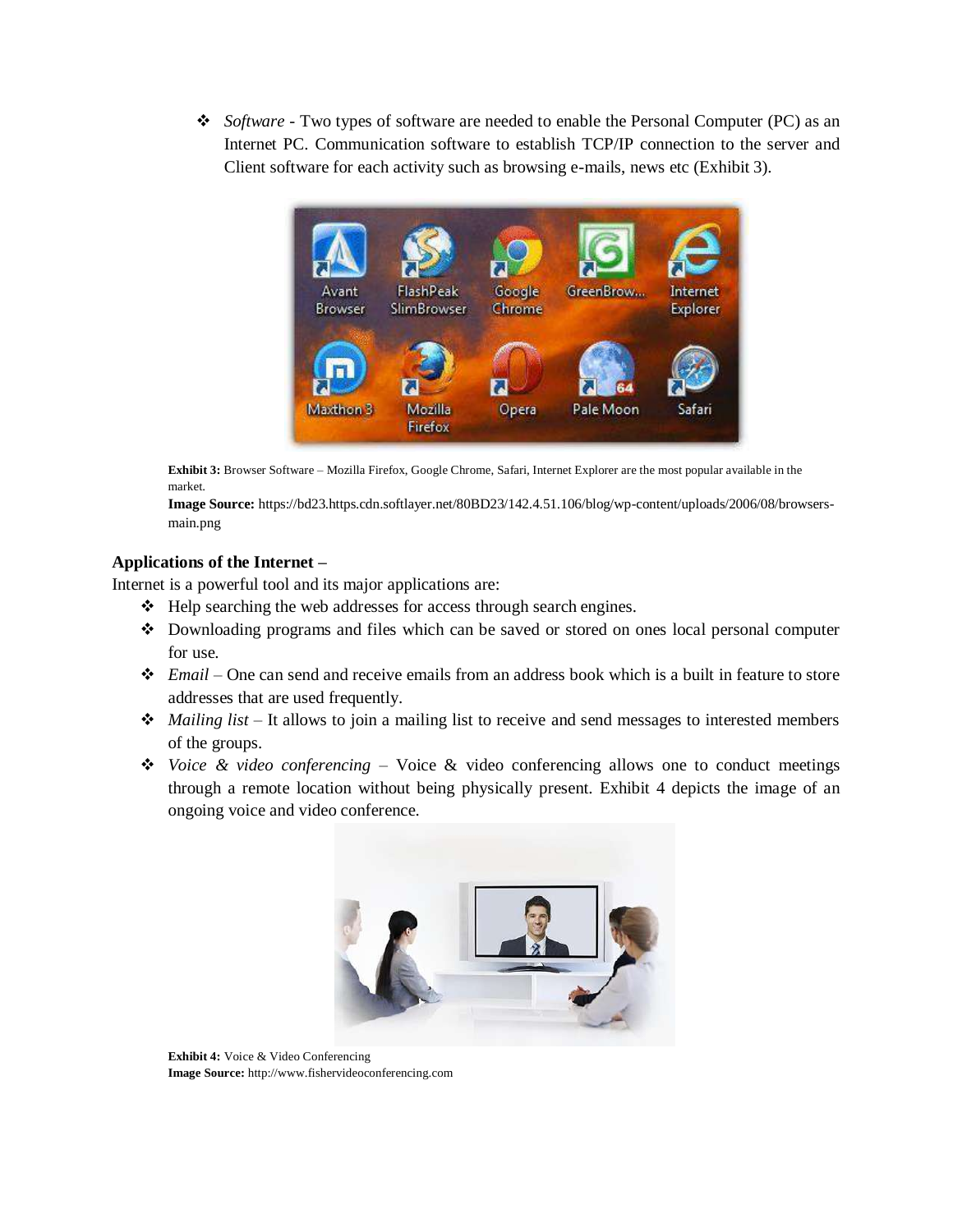- *Chatting*  Chatting enables an individual to speak to an expert in real time from the comfort of his/her own destination. A chat allows transmission of static images or text between two individual at different locations.
- *Buying and selling on the net (e-Commerce)*  Search engines allows consumer to find suitable items and vendors to place order, pay the bills online and have it delivered at the doorsteps. Exhibit 5 illustrates a graphical representations that how consumers can shop online.
- *Webpage Publishing*  One can publish about self or an organization through web pages on the net. The viewers can visit homepage to get information.



**Exhibit 5:** e-Commerce Platforms **Image Source:** [http://uploads.ecbilla.com/articles/how-to-enhance-e](http://uploads.ecbilla.com/articles/how-to-enhance-e-)commerce-platforms.png

# **Limitations of the Internet**

The technology of the internet is not at all error-free. Though internet has many advantages but it has its own limitations which are as follows:

- 1. Internet connects millions of computers with no guarantee on timely transfer of data or even loss of transmission.
- 2. Temporary internet files are created which can map user's activity during a session such as login details or transaction data.
- 3. Systems if not installed with anti-virus software are vulnerable to internet viruses. Hence, the network is not reliable and offers little security.

### **3. Intranet**

New age business demands a network platform which is seamless and permits smooth flow of data and information in any form from one location to another within an enterprise. Such a need of an enterprise is met by a local network called Intranet. The intranet is a local network of set of computers or servers connected via the TCP/IP protocol that stores and accesses data at various locations within the organization, as demonstrated in Exhibit 6.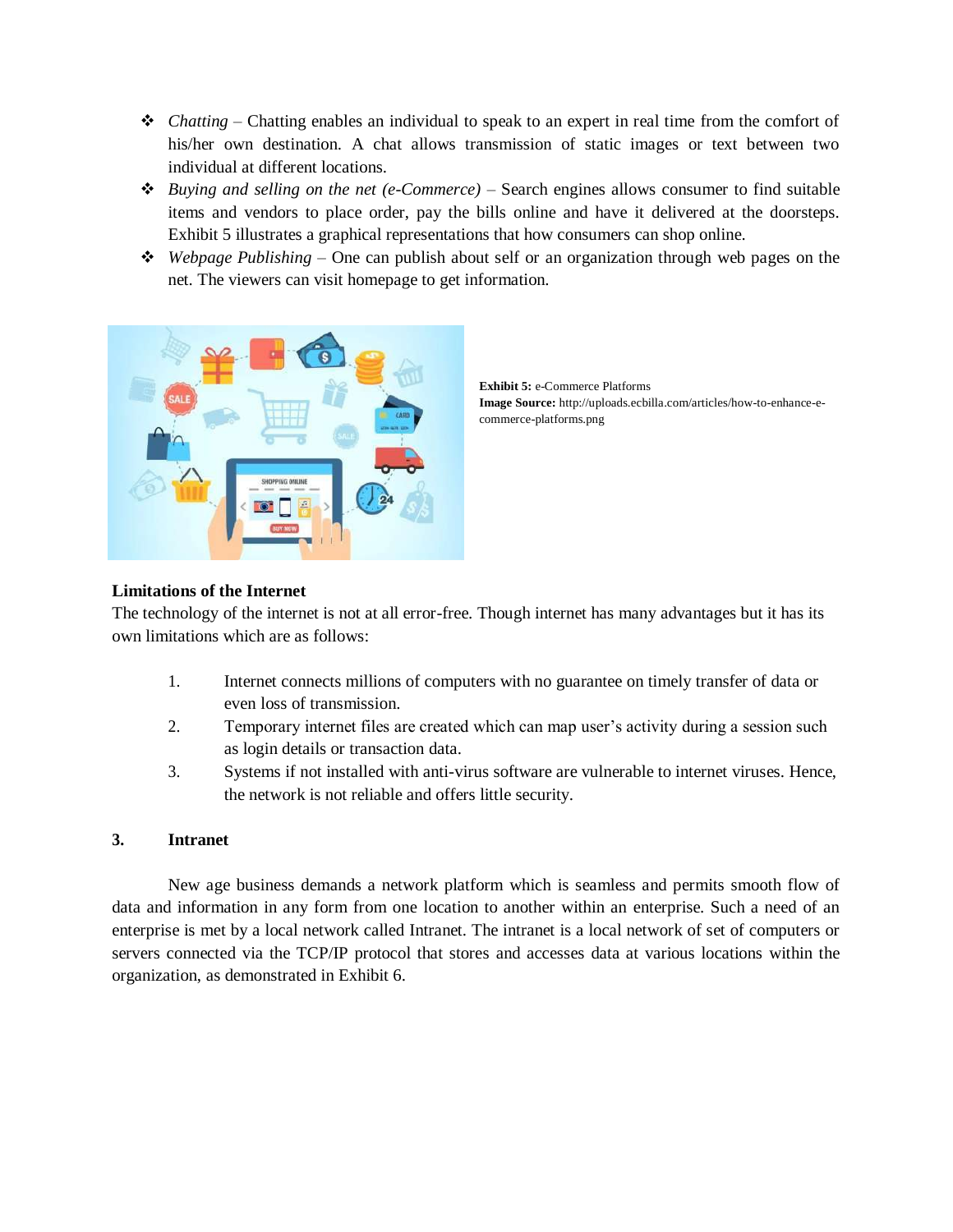

**Exhibit 6: Intranet Network Image Source:** [http://jhigh.co.uk](http://jhigh.co.uk/)

## **Features of the Intranet:**

- 1. Intranet deals with internal information needs of people in an organization without giving access to the outside world.
- 2. Intranet is local to the organization or institution for its own use whereas internet is rendered for general public use.
- 3. The intranet uses internet standards such as
	- **❖** HTML Hyper Text Mark Up Language
	- HTTP Hyper Text Transfer Protocol
	- TCP/IP Transmission Control Protocol/ Internet Protocol

The Local Area Network (LAN) / Wide Area Network (WAN) when loaded with these standards and supported by web server and web browser becomes intranet for the organization.

- 4. The normal network LAN/WAN is able to handle applications in client server architecture; the same network when converted to intranet can handle text and multimedia applications.
- 5. To establish an intranet the following software and hardware requirements are essential:
	- ❖ One or more server
	- Client workstation
	- $\triangle$  A network connecting servers and clients with TCP/IP software on the servers and clients. Transmission Control Protocol helps to send data from one location to another. TCP breaks the message into packets of information and puts them into envelopes and sends at the receiving end where it gets reassembled into the original message.

Internet Protocol specifies the format of the packets. It is like a postal system which allows addressing a package and dropping it in the system without direct linkage with the sender and recipient.

- Web server software on the server processes the request from the client and acts as a host to add products. It also maintains logs for all transactions.
- $\div$  Web browser software on the clients sends the process request to server and interprets the HTML codes and converts into display containing text and graphics.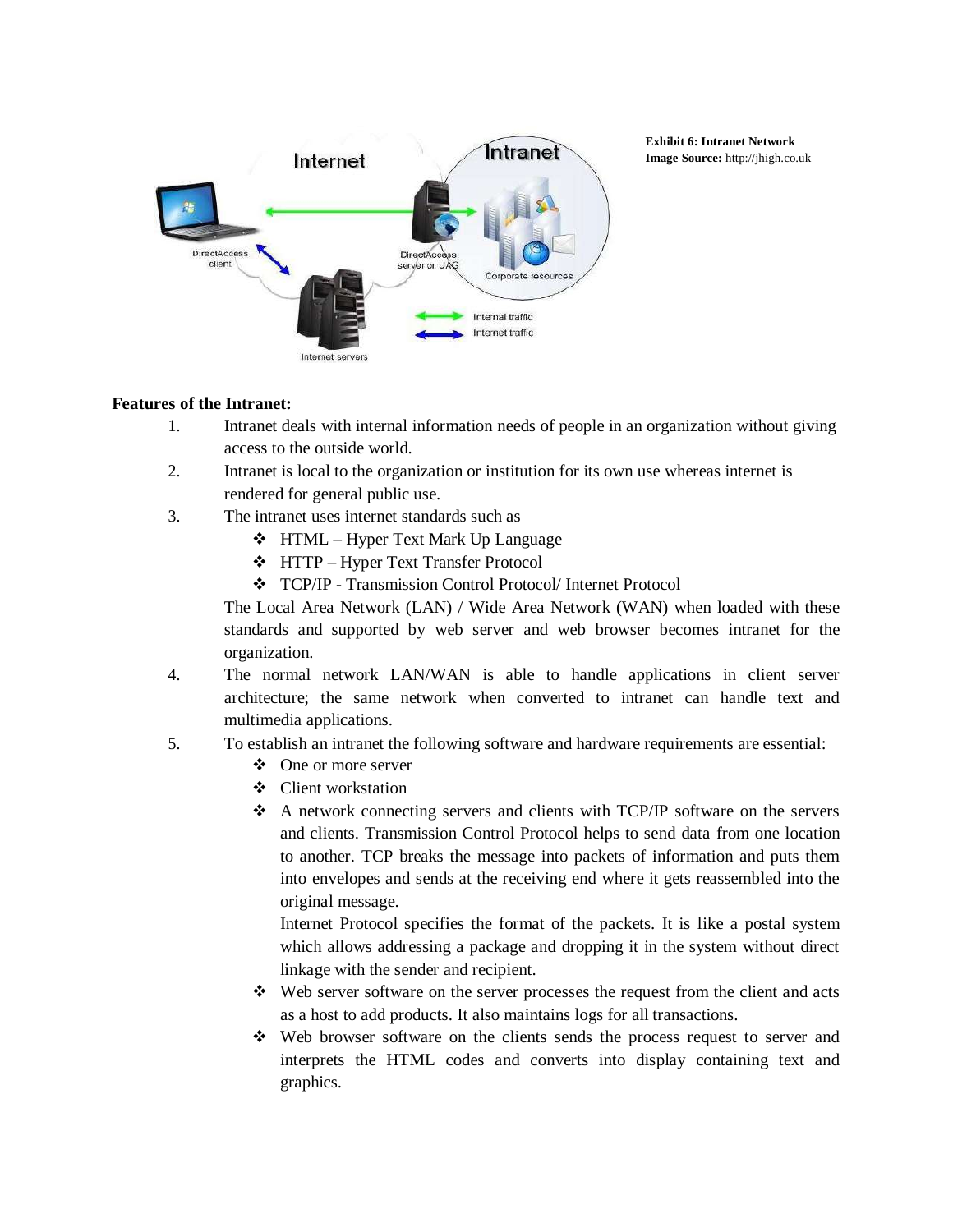

**Exhibit 7:** Intranet Connectivity **Image Source:** https://xenlife.com.au/wp-content/uploads/intranet-2.png

#### **Applications of the Intranet –**

Intranet has wide range of applications for any organization, some of these are:

- Intranet allows an enterprise to create an internal restricted network of computers which uses secure network applications in project management, supply chain management, sales and customer relation management etc.
- Intranet help save on the cost of information sharing for the organization. As information is accessible and shared electronically, a huge sum can be saved on printing and distribution of the same. Eventually a lot of time too is saved by way of implementing intranet.
- Many companies have intranet portals, which can be accessed by the employees e.g. employee management portals (Exhibit 8). These portals allow human resource department to monitor leaves, salaries, and grading of the work force.

| AU.<br>Human Resource + Home             |                                 |                     |        |                                  |        |                      |                 |                     | Search this site.              |
|------------------------------------------|---------------------------------|---------------------|--------|----------------------------------|--------|----------------------|-----------------|---------------------|--------------------------------|
| HOME                                     |                                 |                     |        |                                  |        |                      |                 |                     |                                |
| DEPARTMENT GENERAL                       |                                 |                     |        |                                  |        |                      |                 |                     |                                |
| <b>SERVICE REQUESTS</b>                  | HR Department Portal            |                     |        |                                  |        |                      |                 |                     |                                |
| <b>EMPLOYEES/DEPARTMENTS</b>             | HR DEPARTMENT NEWS              |                     |        |                                  |        |                      |                 |                     |                                |
| <b>HIRING</b>                            |                                 |                     |        |                                  |        |                      |                 |                     |                                |
| <b>Interviews Calendar</b>               | Title                           |                     |        |                                  |        |                      |                 |                     |                                |
| <b>Candidate Feedback</b>                | Latest Department Bulletin      |                     |        |                                  |        |                      |                 |                     |                                |
| Candidates                               | Next Department Meeting         |                     |        |                                  |        |                      |                 |                     |                                |
| Requisitions                             |                                 |                     |        |                                  |        |                      |                 |                     | <b>Human Resources</b>         |
| <b>Resurres</b>                          | ◼<br><b>NEW SERVICE REQUEST</b> |                     |        |                                  |        |                      |                 |                     |                                |
| <b>PERFORMANCE</b><br>PLANNING/APPRAISAL | 門<br>Edit                       | Title               | Scatus | Created                          |        | Priority Assigned To | Requester       | <b>Request Type</b> | <b>DEPARTMENT GOALS</b>        |
| TIME OFF (PTO) MANAGEMENT                | 莎                               | malicy<br>questions |        | Unassigned 11/3/2012 6:13 PM (2) | Narmal |                      |                 |                     |                                |
| <b>RENEFITS</b>                          | D                               | Please              |        | Unassigned 11/2/2012 3:21 PM     | (2)    |                      | Darrell Trimble |                     | Service Satisfaction Level - 5 |
| <b>STAFF RESOURCES</b>                   |                                 | compare<br>our-     |        |                                  | Normal |                      |                 |                     |                                |
| <b>LIBRARIES</b>                         |                                 | benefits<br>package |        |                                  |        |                      |                 |                     |                                |
| <b>DISCUSSIONS</b>                       |                                 | to this<br>one      |        |                                  |        |                      |                 |                     | Thompson Reports FAL           |

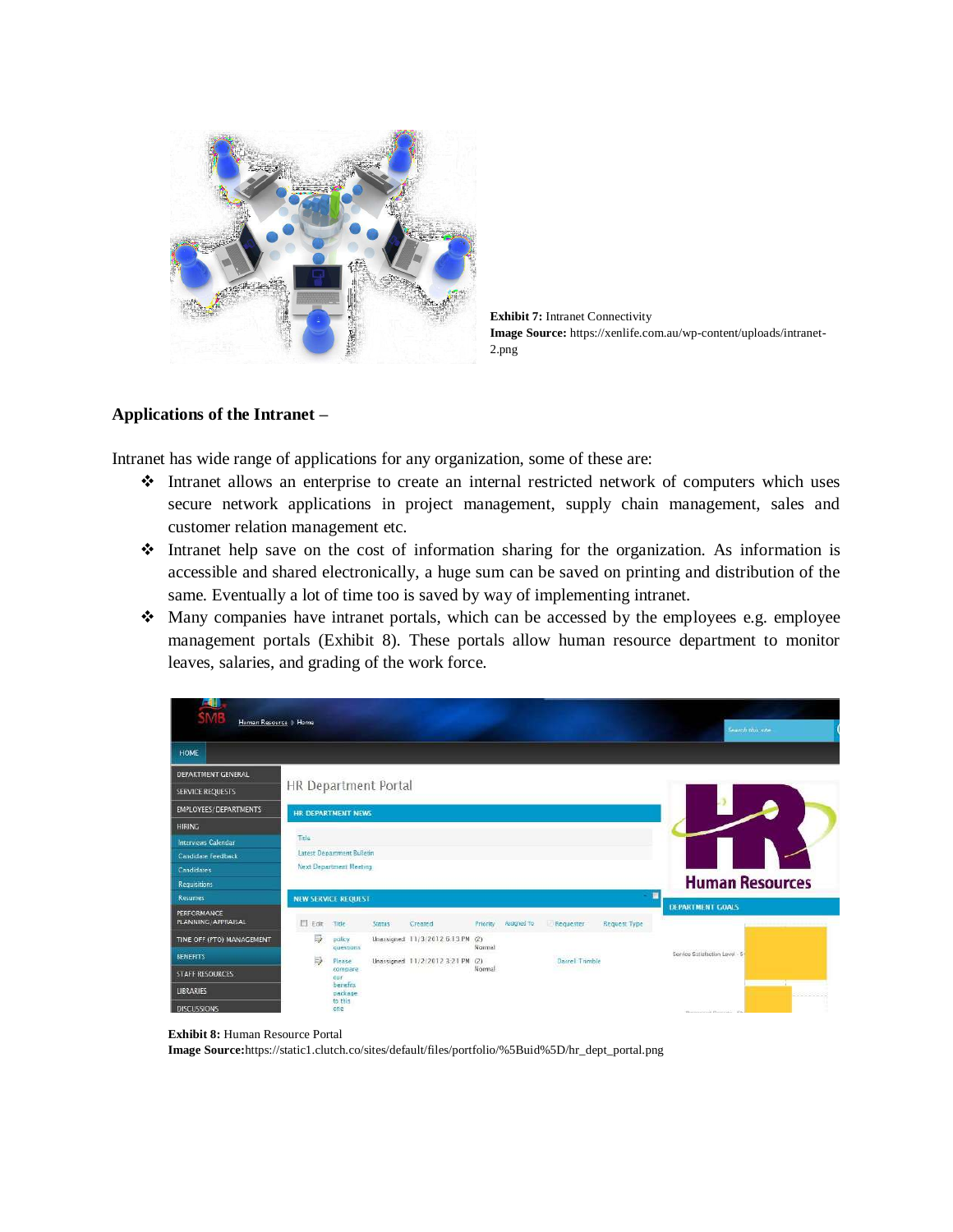- Intranet can be used to create online reports by taking predefined set of reports converting them to HTML documents and storing on web server.
- $\cdot \cdot$  Intranet applications are further used in online publishing of manuals, directories, circulars, notifications, online training material etc.
- $\bullet$  Information sharing via messaging applications for common interest groups may also be used via intranet platform. For example: IP messenger, File Transfer Protocol (FTP), internal blogs.
- Intranet facilitates the process of handling database queries, queries on status of order, balance, value etc from the various stakeholders.
- $\bullet$  Connecting intranet to corporate data by providing links helps the users to gain access to data for checking, verification and use in web application.

## **Business Case: Technical Innovation at FedEx**



Information Technology has greatly transformed the business climate at FedEx. Fredrick Smith, the Founder, Chairman, President and CEO of FedEx (Exhibit 9) had foreseen way ahead that how information technology (IT) could be the forerunner of a technology platform at FedEx and could be vital in building speed, accuracy of information, validation and reliability within the organization. This vision of his later proved to be a benchmark in the transportation industries worldwide.

**Exhibit 9:** Fredrick Smith, the Founder, Chairman, President and CEO of FedEx **Image Source:** https://thefredsociety.com/wpcontent/uploads/2013/10/FF\_i\_Smith.jpg

The widespread use of the internet from the early 1990s threw open significant opportunities for FedEx. Since, the company already had an Electronic Data Interchange (EDI) based system on which it had invested heavily, FedEx decided to use a combination of internet and the EDI. Ariba was the company that was employed to implement the product procurement system and housed it on the FedEx intranet. The system was set up so that the suppliers could maintain a database of product catalogs that could be assessed by any FedEx employee and assisted them while making a purchase requisition. Information access now became easier for both the client as well as the vendor.



**Image Source:** <http://www.fedex.com/ma/about/overview/innovation.html>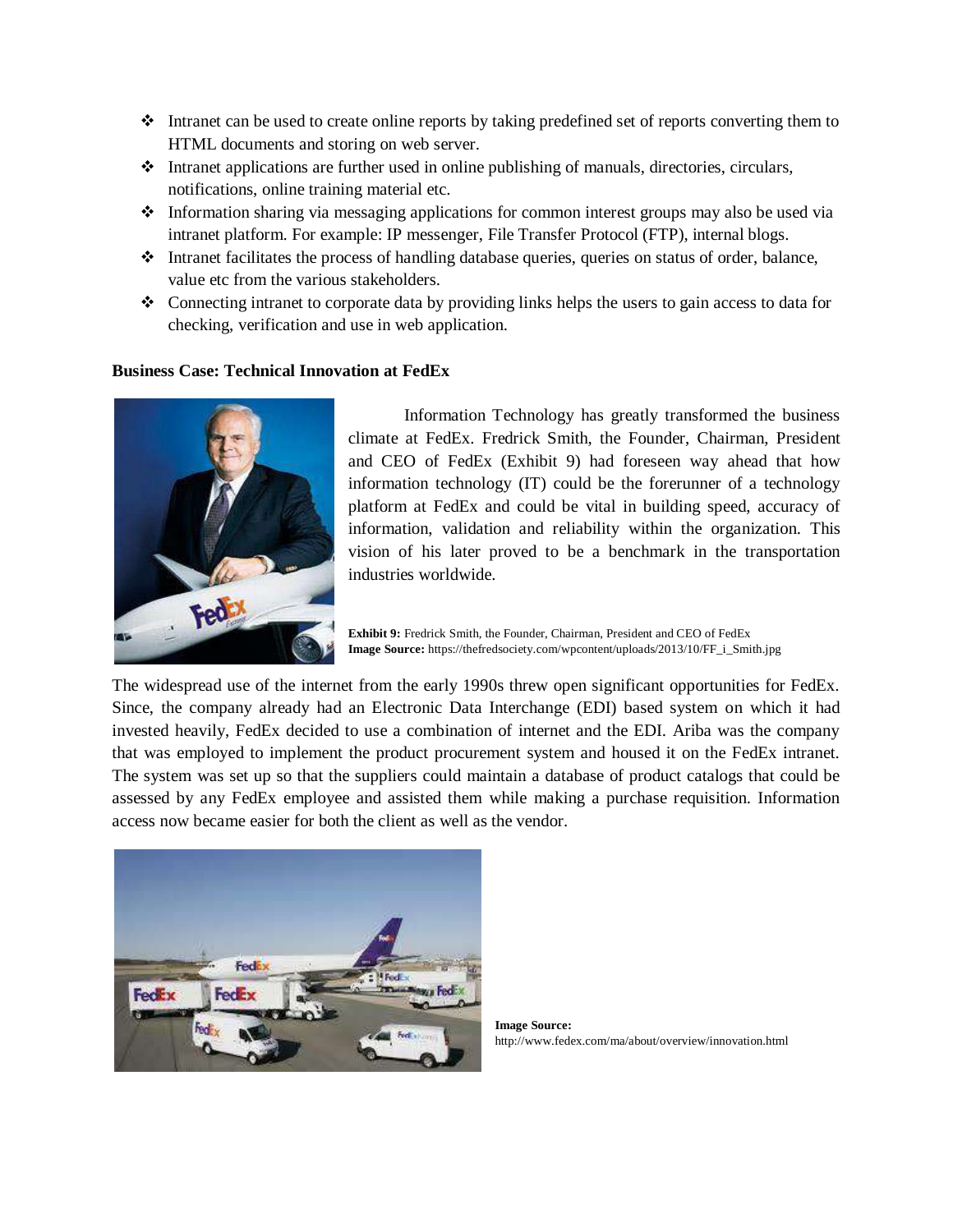FedEx implemented the computerized online tracking system - COSMOS (Customer Operations Service Master On – Line System). Use of these hand held super trackers enabled FedEx to update each of the consignment at five access points. It scanned the bar coding on airway bills and enabled updates at multiple stages of delivery cycle.

These systems have helped FedEx to keep full control over various stages of the dispatch cycle. Such accuracy of information has empowered FedEx to promise its customer deliver within one minute of the delivery schedule commitment else the company extends a refund to its customer. Secondly, the unique proposition on offer from FedEx was that if a package cannot be tracked within 30 minutes of enquiry, FedEx bears all the transportation cost.

Further, FedEx shares to its credit, a tariff database [www.apectariff.org, t](http://www.apectariff.org/)he only source of consolidated tariff and customs-related information related to the Asia-Pacific Economic Cooperation helps its clients to expedite and enhance business globally.

# **4. Extranet**

Extranet refers to a private network that connects various stake holders such as vendors, clients, suppliers on a common networked platform to exchange business related information. When the intranet is configured over a geographic boundary beyond the organization it is termed as an extranet (Exhibit 10). The extranet facilitates information sharing with authorized users over a secure network. This reduces time to seek information which otherwise is both time consuming and cumbersome. Extranet is also termed as extended intranet.





### **Features of the Extranet:**

The different features of extranet are:

- 1. Extranet allows limited, controlled, secure access between a company's intranet and designated, authenticated users from remote locations.
- 2. Dealers/distributors have access to product files such as catalogues, products specifications, pictures, images to answer queries of the customer.
- 3. The security of extranet depends upon organization's policy on information management.
- 4. If trusted partners are to be treated like outsiders to the organization, firewalls between outside users and intranet will stop unlawful and unauthorized access to information.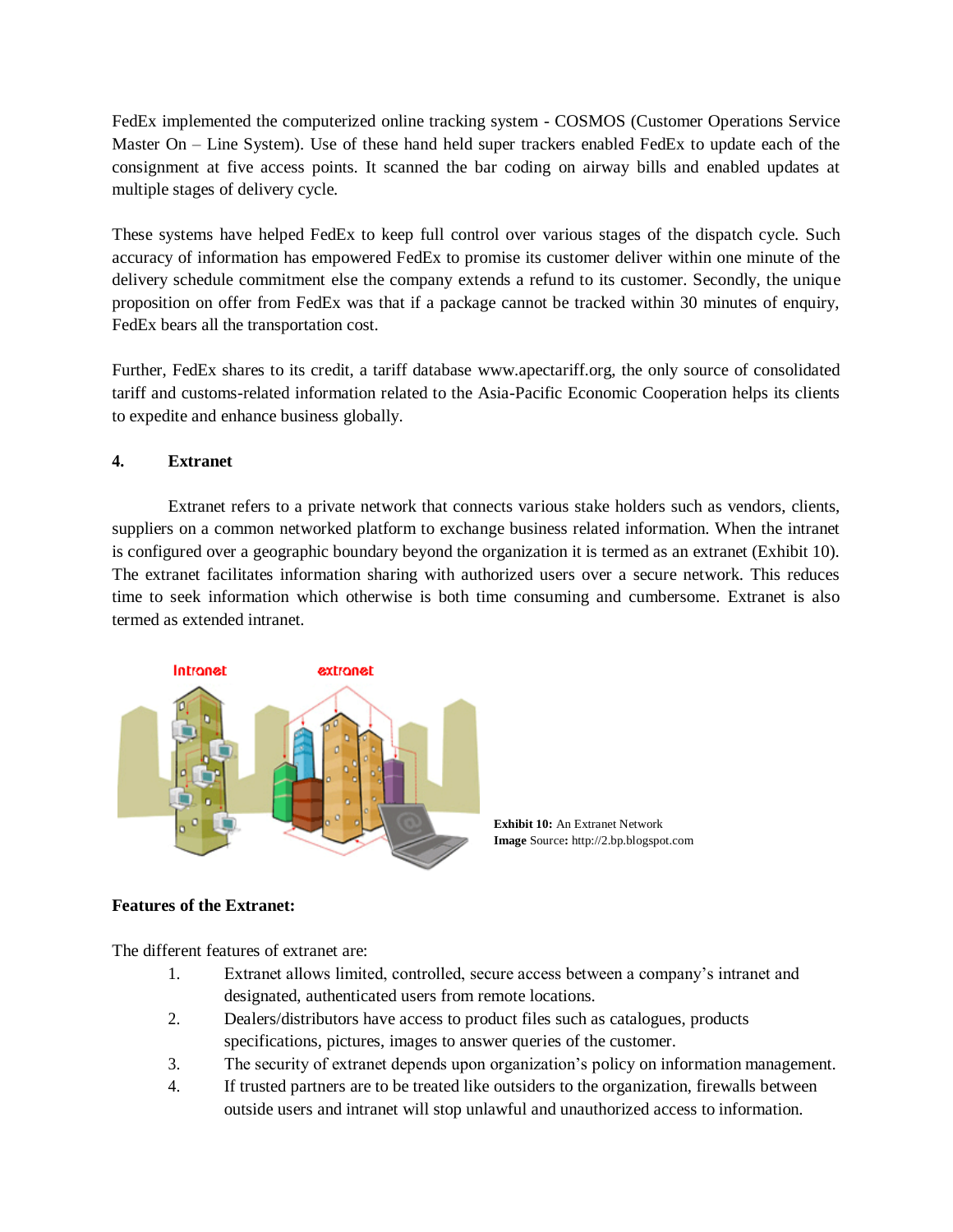- 5. If trusted partners are treated like any other normal user of the organization, then security can be ensured through access rights, authentication and certification procedure.
- 6. The accessibility is based on a unique Internet Protocol address assigned to every unique user. This helps in user identification (a unique set of numbers such as 225.22.05.100).
- 7. Requirements for an extranet include [firewall s](http://searchsecurity.techtarget.com/definition/firewall)erver management, the issuance and use of [digital certificates](http://searchsecurity.techtarget.com/definition/digital-certificate) or similar means of user authentication, [encryption o](http://searchsecurity.techtarget.com/definition/encryption)f messages, and the use of virtual private networks [\(VPNs\)](http://searchenterprisewan.techtarget.com/definition/virtual-private-network) that [tunnel t](http://searchenterprisewan.techtarget.com/definition/tunneling)hrough the public network.



**Exhibit 11:** Applications of Intranet, Extranet **Image Source:** [http://bsi-erp.com/images/intranet\\_55426d8fa7fc9.png.](http://bsi-erp.com/images/intranet_55426d8fa7fc9.png)

# **Applications of Extranet –**

- *Integrated supply chains*  Extranet enable the establishment of smooth supply chains using online ordering, order tracking and inventory management in an organization.
- *Cost reduction*  Helps in reducing the cost of information sharing by making manuals and technical documentation available online to the trading partners and customers.
- *Single user interface* **–** Extranet facilitates single user interface between business partners. Business stakeholders can get access to common business portals to view project updates and get information about functional departments and tasks allocated.
- *Shared news of product development*  Extranet helps share any product development news exclusively with its partner companies. Version updates and upgrades become easier to implement. Such detailed information on newer version and its installation can be accessed with deployment sites.
- *Round-the-clock access*  Making information available online ensures round-the-clock accessibility of the information to meet the needs of various stakeholders. It also creates a repository to store and maintain business critical information which is documented.
- *Ensures security*  Communication and interaction can be monitored as it occurs over a secure network. Access can be granted to only those who are authorized to view.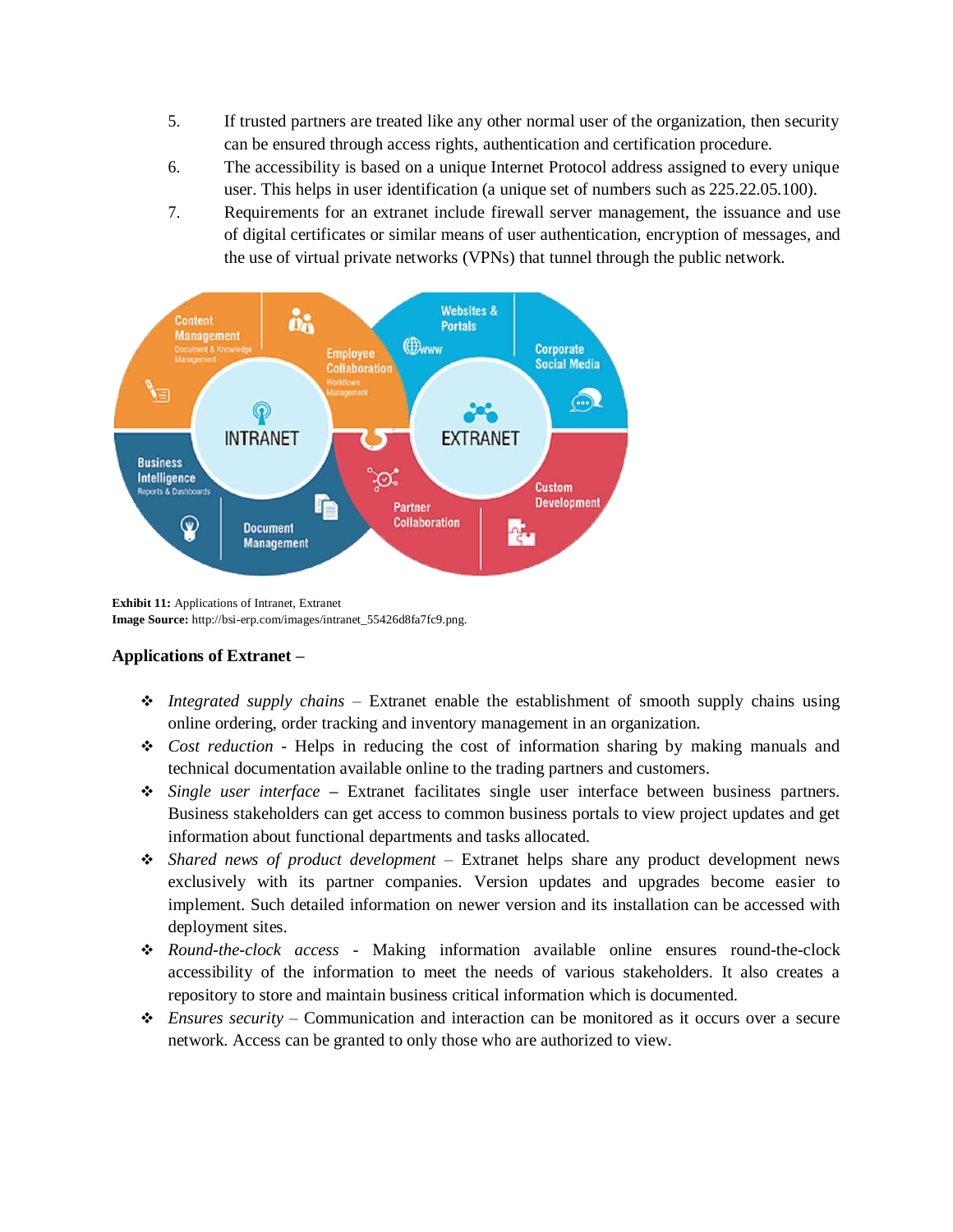# **4.1 Differences between Internet, Intranet and Extranet**



Exhibit 12 showcases the differences between the internet, intranet and extranet both in tabular and graphical form.

| <b>Parameter</b> | <b>Internet</b>                 | <b>Intranet</b>                | <b>Extranet</b>            |
|------------------|---------------------------------|--------------------------------|----------------------------|
| Type of Network  | Public                          | Private                        | Private/Virtual<br>Private |
|                  |                                 |                                | <b>Network</b>             |
| Size             | of<br>Number<br>Large           | Limited<br>of<br>number        | Limited<br>number<br>of    |
|                  | connected devices.              | connected devices.             | connected devices over     |
|                  |                                 |                                | the internet.              |
| Security         | Depends<br>the<br><sub>on</sub> | Firewall Protected.            | Firewall<br>separates      |
|                  | software<br>application         |                                | internet and extranet.     |
|                  | connected to the device.        |                                |                            |
| Information      | Information<br>be<br>can        | Information<br>be<br>can       | Information<br>be<br>can   |
|                  | accessed<br>the<br>across       | shared securely within         | shared<br>between          |
|                  | world.                          | the organization.              | employees and external     |
|                  |                                 |                                | people.                    |
| Accessibility    | Anyone                          | <b>Authorized Users</b>        | <b>Authorized Users</b>    |
| Owner            | Not owned by anyone             | Owned by a particular          | Owned by one or more       |
|                  |                                 | organization.                  | organization.              |
| Policy           | Internet communication          | <b>Organizational Policies</b> | Organizational Policies,   |
|                  | protocols                       |                                | Contractual<br>Policies,   |
|                  |                                 |                                | <b>Internet Policies</b>   |
| Example          | World wide web, Email           | operations<br>Internal         | of<br>Network              |
|                  |                                 | of<br>network<br>an            | collaboration<br>between   |
|                  |                                 | organization                   | two corporations.          |

**Exhibit 12:** Internet, Intranet and Extranet

**Source**:<http://www.conceptsimplified.com/compare/difference-between-internet-intranet-and-extranet>

### **5. Management Information Systems**

MIS is an automated platform of information access that supports business and operational activities at multiple levels of management. This platform includes multiple systems which could be a decision support system, transaction processing, and executive information system etc. These systems have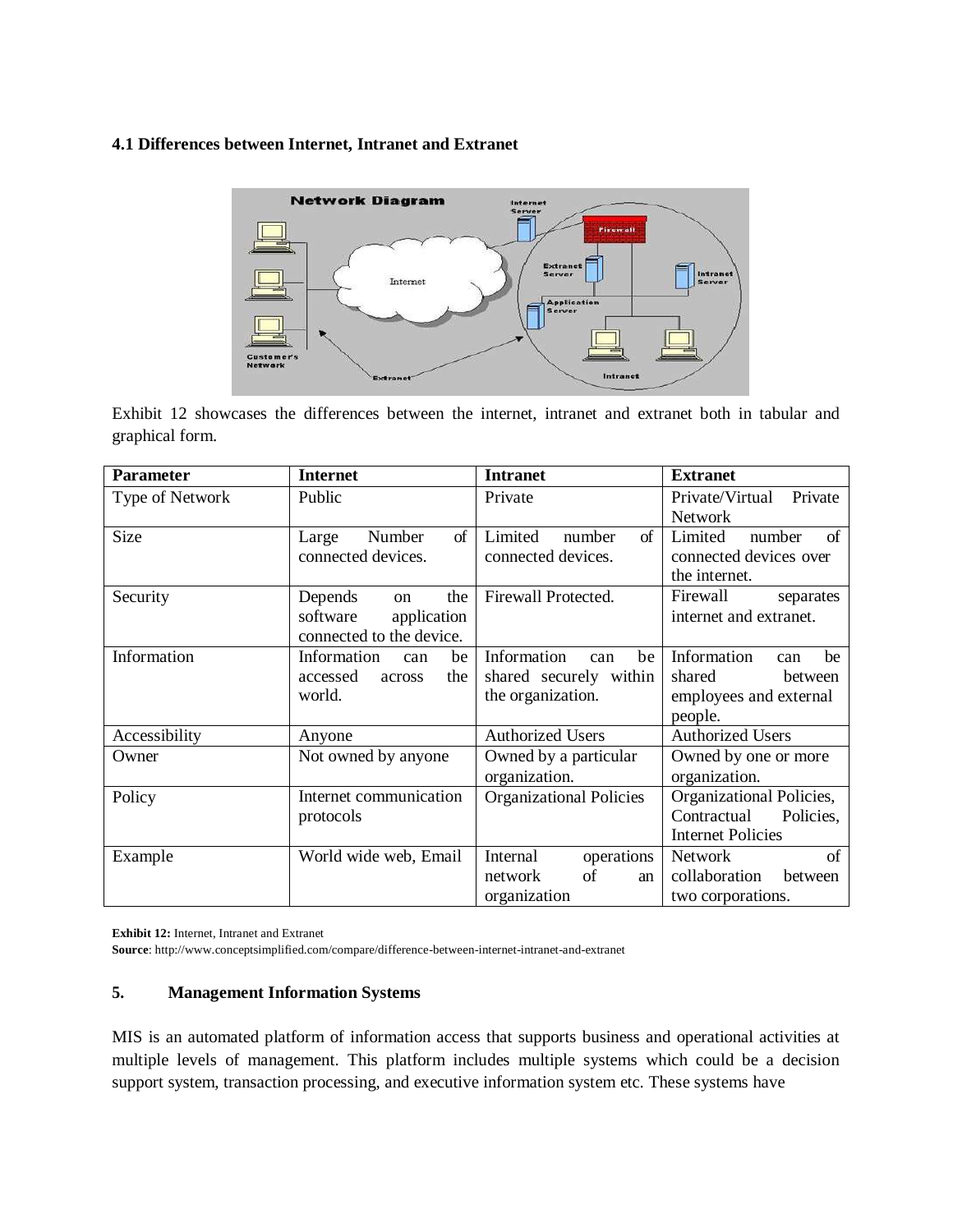applications across various industries and can be utilized for both academic as well as business processes. It integrates people and processes using technology that is interoperable and scalable as per user needs.

## **Features of a Management Information System (MIS):**

- 1. *Relevance*  An effective MIS organizes information in such a form that is readily accessed, analyzed and is relevant as per business needs.
- 2. *Accuracy*  The effectiveness of information depends on the accuracy of the data it uses. If the information being fed is from validated resources, it shall yield meaningful and accurate results.
- 3. *Completeness*  An effective MIS provides most recent and effective information. If certain information is unavailable because of missing data, an effective MIS detects such gaps and displays possible outcomes for the management to take corrective decisions.
- 4. *Management Oriented*  The focus of an efficient system is to satisfy the information needs of management. A qualifying system is structured as per directions factored by management.
- 5. *Integration*  This is an important characteristic for a system to qualify as MIS. MIS helps integrate different functional departments as well as levels of management for easy retrieval of information that not only assists in decision making at operational, functional but also at strategic levels.
- 6. *Timeliness*  Nearly every enterprise invests in capturing critical business data. Henceforth, an effective system ensures the availability of data as per business needs within the required time frame.
- 7. *Components*  An MIS system utilizes computer hardware and software; it requires manual procedures and models for analysis, planning, control and decision making and a database.

# **Applications of an effective MIS -**

An effective MIS solution are multifaceted and enable to automate processes faster, accurately and at an optimum cost while delivering results efficiently at the click of a button. Over a period of time, various types of MIS solutions have evolved. These are:

- *Transaction Processing System:* This system fundamentally calculates the user count on the system. It helps to store, modify, accumulate and retrieve information as per business needs. It can handle queries in bulk or one by one on a real time basis. It largely helps in running queries and finds utility at the operational management level.
- *Decision Support System:* This system facilitates decision making and is useful at the functional level of management. It can handle large volumes of information and helps in generating reports and analysis that help to make timely decisions.
- *Executive Support System:* It facilitates decision making for executives across different departments. The utility lies in a robust and strong reporting engine which offers an exhaustive analysis using programmed mathematical and statistical tools and drill down capabilities. This system has an easy to use graphic user interface and is largely used at strategic level of the management hierarchy.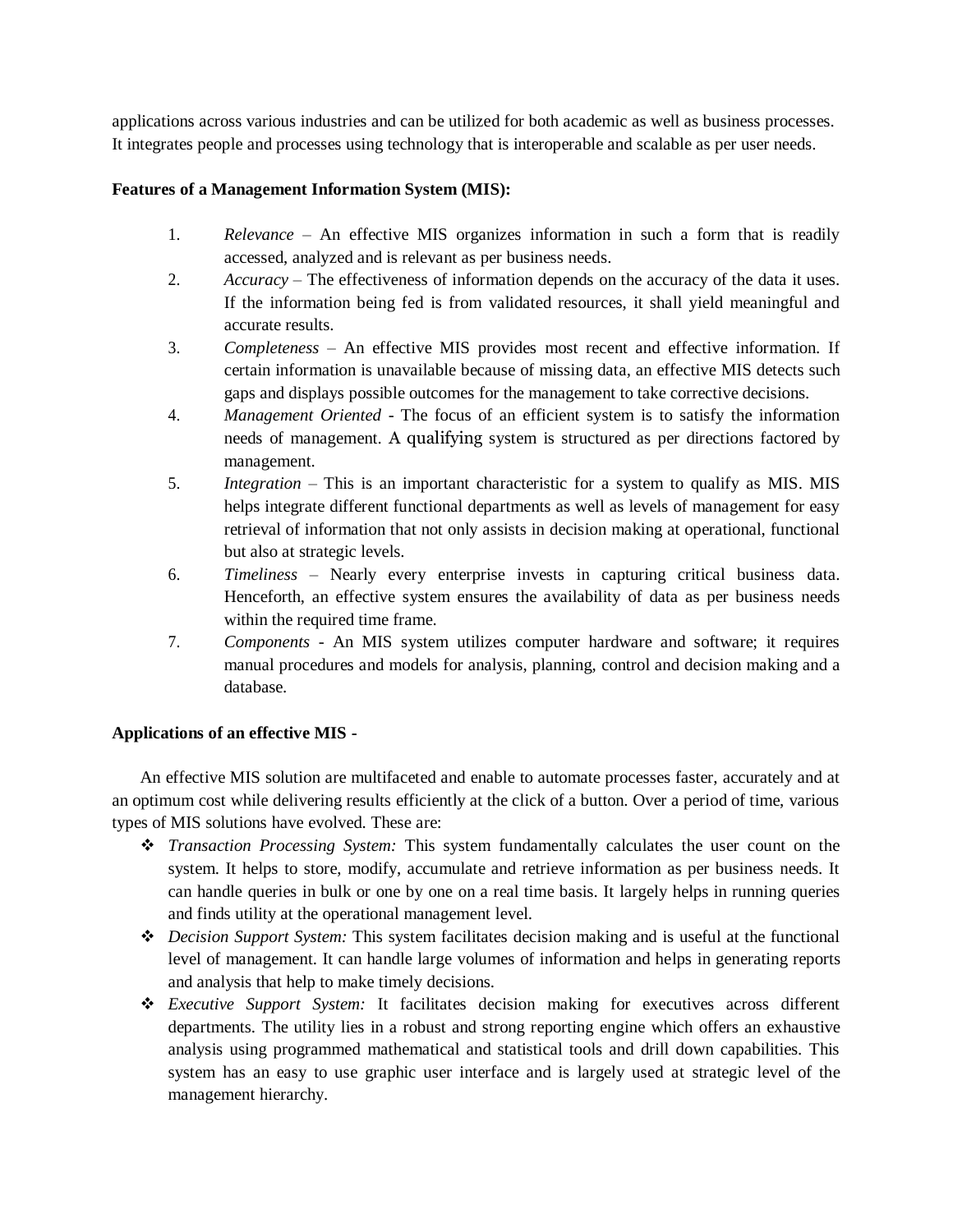*Office Automation System:* It refers to the convergence of people, processes and technology to simplify day to day office functions and maintenance of official communication tasks.

## **6. Enterprise Network**

It refers to the interconnection of various sites across functional departments and businesses with the aim to facilitate data access and information sharing. It enables compatibility and interoperability between different technologies to able information generation and retrieval easily.

## **Features of an Enterprise Network:**

The different features of an enterprise network are:

- 1. The key purpose of an enterprise network is to eliminate isolated users and workgroups and enhance communication and provide information.
- 2. Physical systems and devices should be able to maintain and provide satisfactory performance, reliability and security.
- 3. The Enterprise Network may span the Local Area Network or the Wide Area Network depending on business needs and utility.
- 4. The aim is end to end integration of multiple technology protocols, platforms and operating systems with original equipment manufacturers (OEMs) to ensure that their connectivity yields productive business critical results.
- 5. The objective of an enterprise network is identifying the organization's business processes and mapping them to the processes in the enterprise network. Leading enterprise software vendors like SAP, Oracle, Microsoft have versions of enterprise software packages designed for small and on demand versions custom made for organizations over the web.

### **Applications of Enterprise Networks**

Enterprise applications make use of databases and other organizational assets across a heterogeneous network. Some of the services provided by an enterprise application include customer relationship management, content management, human resource information systems, accounting information systems etc

### **7. Summary**

Information and communication are two of the most important strategic issues for the success of every enterprise. Organizations have a number of computer terminal and communication tools, however they are isolated. To overcome these obstacles in an effective usage of information technology, computer networks are necessary. Hence, the need to integrate computers with communication arises. The computer